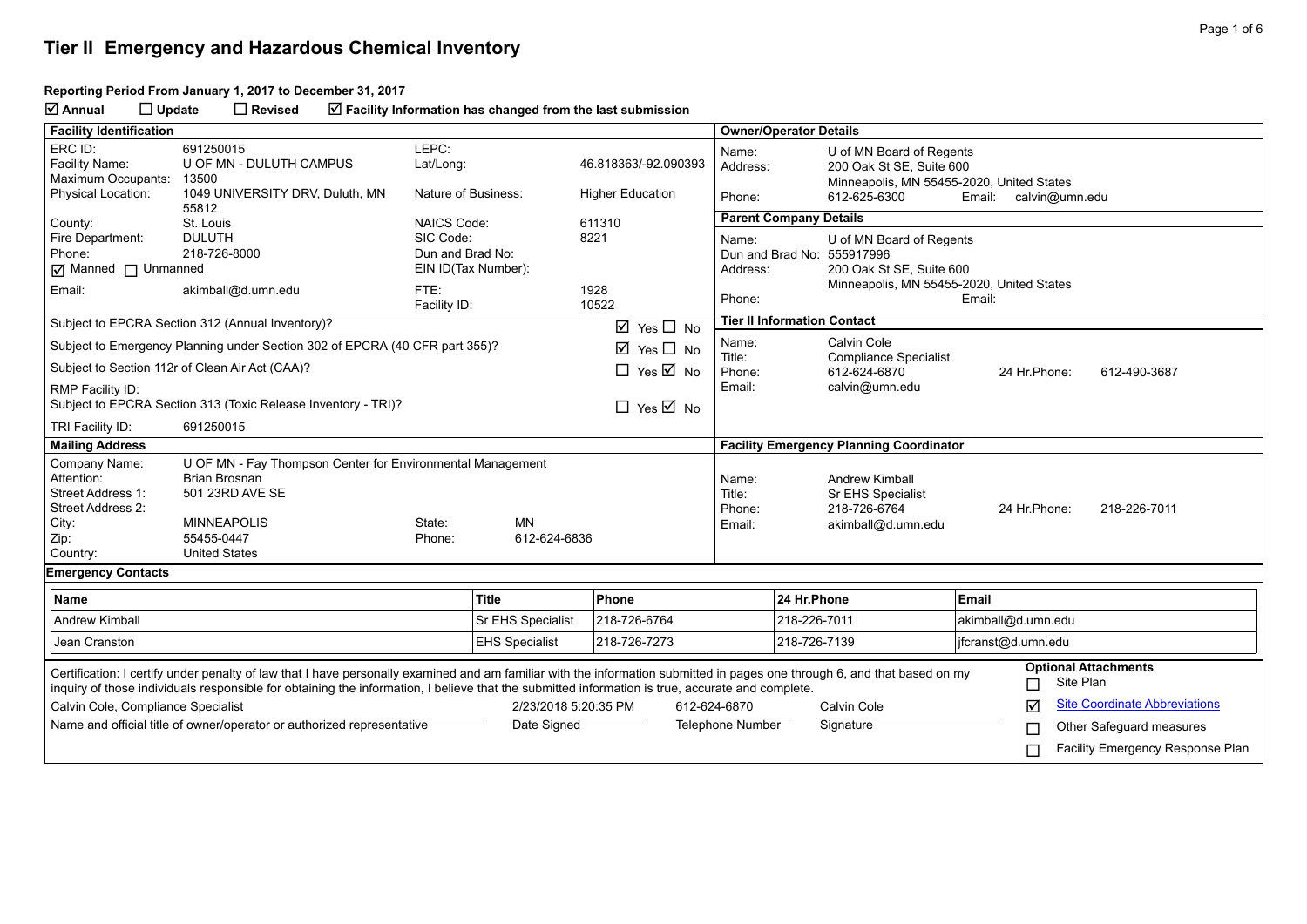## **Tier II Emergency and Hazardous Chemical Inventory**

#### Facility/Site Name: U OF MN - DULUTH CAMPUS ERC ID: 691250015

| <b>Chemical Description</b>                                                                                                                                                                                                                                                                  | <b>Physical Hazards</b>                                                                                                                                                                                                                   | <b>Health Hazards</b>                                                                                                                                                                                                                           |  |  |  |  |  |
|----------------------------------------------------------------------------------------------------------------------------------------------------------------------------------------------------------------------------------------------------------------------------------------------|-------------------------------------------------------------------------------------------------------------------------------------------------------------------------------------------------------------------------------------------|-------------------------------------------------------------------------------------------------------------------------------------------------------------------------------------------------------------------------------------------------|--|--|--|--|--|
| Chemical ID:<br>546299<br>Check if Chemical Information is<br>☑<br>changed from the last submission:<br>7782-50-5<br>CAS #:<br>Trade Secret:<br><b>Chemical Name:</b><br><b>CHLORINE</b><br>Contains EHS: $\Box$<br>Exceeds TPQ: $\overline{M}$<br>EHS:<br>☑<br>EHS Name:<br><b>CHLORINE</b> | $\Box$ Combustible dust<br>$\Box$ Corrosive to metal<br>$\Box$ Explosive<br>$\Box$ Flammable (gases, aerosols, liquids, or solids)<br>$\boxtimes$ Gas under pressure<br>$\Box$ Hazard Not Otherwise Classified (HNOC)                     | $\boxtimes$ Acute toxicity (any route of exposure)<br>$\Box$ Aspiration hazard<br>$\Box$ Carcinogenicity<br>$\Box$ Germ cell mutagenicity<br>$\Box$ Hazard Not Otherwise Classified (HNOC)<br>$\Box$ Reproductive toxicity                      |  |  |  |  |  |
| $\Box$ Mix<br>$\boxtimes$ Pure<br>□ Solid □ Liquid □ Gas<br>Chemical Added On:<br>Exceed TPQ On:<br>Check if the chemical is below<br>□<br>reporting threshold:                                                                                                                              | $\Box$ In contact with water emits flammable gas<br>$\Box$ Organic peroxide<br>$\boxtimes$ Oxidizer (liquid, solid or gas)<br>$\Box$ Pyrophoric (liquid or solid)<br>$\Box$ Pyrophoric gas<br>$\Box$ Self-heating<br>$\Box$ Self-reactive | Respiratory or skin sensitization<br>$\boxtimes$ Serious eye damage or eye irritation<br>$\Box$ Simple asphyxiant<br>$\boxtimes$ Skin corrosion or irritation<br>$\Box$ Specific target organ toxicity (single or repeated<br>exposure)         |  |  |  |  |  |
| Inventory                                                                                                                                                                                                                                                                                    | <b>Storage Codes &amp; Location</b>                                                                                                                                                                                                       |                                                                                                                                                                                                                                                 |  |  |  |  |  |
| Max Daily Amt (lbs): 300<br>Max Daily Amt Code: 02<br>Avg Daily Amt (lbs): 225<br>Avg Daily Amt Code: 02<br>Max Amt in Largest Container (lbs): 150<br>No of days onsite: 365                                                                                                                | <b>Container Type</b><br><b>Pressure</b><br><b>Temperature</b><br>[4]Ambient<br>[L]Cylinder<br>[2]Greater<br>than ambient<br>temperature<br>pressure                                                                                      | <b>Description</b><br><b>Max Amt At</b><br><b>Storage</b><br>Lat/Long<br>Location<br>Location(lbs)<br><b>SHED</b><br>300<br><b>OUTSIDE</b><br><b>SPORTS</b><br><b>AND</b><br><b>HEALTH</b><br>CENTER,<br>1216<br><b>UNIVERSITY</b><br><b>DR</b> |  |  |  |  |  |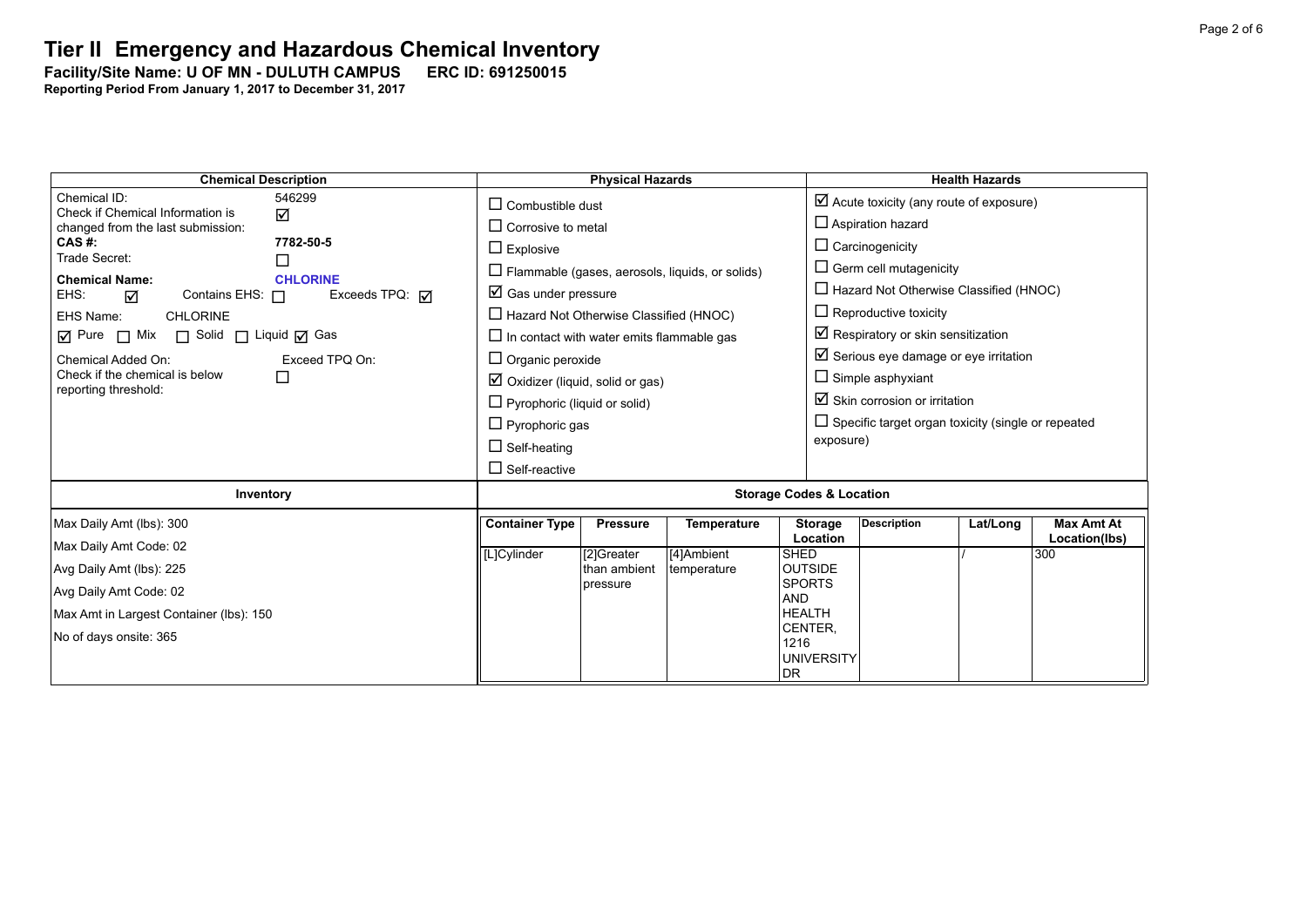# **Tier II Emergency and Hazardous Chemical Inventory**<br>Facility/Site Name: U OF MN - DULUTH CAMPUS ERC ID: 691250015

Facility/Site Name: U OF MN - DULUTH CAMPUS ERC ID: 691250015

| <b>Chemical Description</b>                            | <b>Physical Hazards</b> |                                                      |                        |                                                                 | <b>Health Hazards</b>               |                                                                                     |             |                   |
|--------------------------------------------------------|-------------------------|------------------------------------------------------|------------------------|-----------------------------------------------------------------|-------------------------------------|-------------------------------------------------------------------------------------|-------------|-------------------|
| Chemical ID:<br>Check if Chemical Information is       | 546300<br>$\Delta$      | $\Box$ Combustible dust<br>$\Box$ Corrosive to metal |                        |                                                                 |                                     | $\boxtimes$ Acute toxicity (any route of exposure)<br>$\boxtimes$ Aspiration hazard |             |                   |
| changed from the last submission:<br>CAS #:            | 68476-34-6              |                                                      |                        |                                                                 |                                     | $\boxtimes$ Carcinogenicity                                                         |             |                   |
| Trade Secret:                                          | □                       | $\Box$ Explosive                                     |                        |                                                                 |                                     | $\Box$ Germ cell mutagenicity                                                       |             |                   |
| <b>Chemical Name:</b>                                  | <b>DIESEL FUEL</b>      |                                                      |                        | $\triangledown$ Flammable (gases, aerosols, liquids, or solids) |                                     |                                                                                     |             |                   |
| EHS:<br>Contains EHS: $\Box$<br>$\Box$                 | Exceeds TPQ: $\Box$     | $\Box$ Gas under pressure                            |                        |                                                                 |                                     | $\Box$ Hazard Not Otherwise Classified (HNOC)                                       |             |                   |
| EHS Name:                                              |                         | $\Box$ Hazard Not Otherwise Classified (HNOC)        |                        |                                                                 |                                     | $\Box$ Reproductive toxicity                                                        |             |                   |
| $\Box$ Pure $\Box$ Mix<br>□ Solid □ Liquid □ Gas       |                         | $\Box$ In contact with water emits flammable gas     |                        |                                                                 |                                     | $\boxtimes$ Respiratory or skin sensitization                                       |             |                   |
| Chemical Added On:                                     | Exceed TPQ On:          | $\Box$ Organic peroxide                              |                        |                                                                 |                                     | $\Box$ Serious eye damage or eye irritation                                         |             |                   |
| Check if the chemical is below<br>reporting threshold: | $\Box$                  | $\Box$ Oxidizer (liquid, solid or gas)               |                        |                                                                 |                                     | $\Box$ Simple asphyxiant                                                            |             |                   |
|                                                        |                         | $\Box$ Pyrophoric (liquid or solid)                  |                        |                                                                 |                                     | $\boxtimes$ Skin corrosion or irritation                                            |             |                   |
|                                                        |                         | $\Box$ Pyrophoric gas                                |                        |                                                                 |                                     | $\boxtimes$ Specific target organ toxicity (single or repeated                      |             |                   |
|                                                        |                         | $\Box$ Self-heating                                  |                        |                                                                 | exposure)                           |                                                                                     |             |                   |
|                                                        |                         | $\Box$ Self-reactive                                 |                        |                                                                 |                                     |                                                                                     |             |                   |
| Inventory                                              |                         | <b>Storage Codes &amp; Location</b>                  |                        |                                                                 |                                     |                                                                                     |             |                   |
| Max Daily Amt (lbs): 26300                             |                         | <b>Container Type</b>                                | <b>Pressure</b>        | <b>Temperature</b>                                              | <b>Storage</b>                      | <b>Description</b>                                                                  | Lat/Long    | <b>Max Amt At</b> |
| Max Daily Amt Code: 07                                 |                         | [C]Tank inside                                       | [1]Ambient             | [4]Ambient                                                      | Location<br>LIFE                    |                                                                                     | 46.818363/- | Location(lbs)     |
| Avg Daily Amt (lbs): 15600                             |                         | building                                             | pressure               | temperature                                                     | SCIENCE,                            |                                                                                     | 92.090393   |                   |
| Avg Daily Amt Code: 06                                 |                         |                                                      |                        |                                                                 | <b>1110 KIRBY</b><br><b>DRIVE</b>   |                                                                                     |             |                   |
| Max Amt in Largest Container (lbs):                    |                         | [B]Below ground                                      | [1]Ambient             | [4]Ambient                                                      | FLEET &                             |                                                                                     | 46.818363/- |                   |
| No of days onsite: 365                                 |                         | tank                                                 | pressure               | temperature                                                     | <b>GROUNDS</b>                      |                                                                                     | 92.090393   |                   |
|                                                        |                         |                                                      |                        |                                                                 | <b>MAINTENAN</b><br><b>CE</b>       |                                                                                     |             |                   |
|                                                        |                         |                                                      |                        |                                                                 | FACILITY,                           |                                                                                     |             |                   |
|                                                        |                         |                                                      |                        |                                                                 | 120 W<br><b>ELIZABETH</b>           |                                                                                     |             |                   |
|                                                        |                         |                                                      |                        |                                                                 | <b>ST</b>                           |                                                                                     |             |                   |
|                                                        |                         | [B]Below ground [1]Ambient                           |                        | [4]Ambient                                                      | <b>SCHOOL OF</b>                    |                                                                                     | 46.818363/- |                   |
|                                                        |                         | tank                                                 | pressure               | temperature                                                     | MEDICINE,<br>1035                   |                                                                                     | 92.090393   |                   |
|                                                        |                         |                                                      |                        |                                                                 | <b>UNIVERSITY</b>                   |                                                                                     |             |                   |
|                                                        |                         | [C]Tank inside                                       |                        |                                                                 | <b>DR</b><br><b>HEATING</b>         |                                                                                     | 46.818363/- |                   |
|                                                        |                         | building                                             | [1]Ambient<br>pressure | [4]Ambient<br>temperature                                       | <b>PLANT, 223</b>                   |                                                                                     | 92.090393   |                   |
|                                                        |                         |                                                      |                        |                                                                 | W COLLEGE                           |                                                                                     |             |                   |
|                                                        |                         | [C]Tank inside                                       | [1]Ambient             | [4]Ambient                                                      | <b>ST</b><br><b>LIBRARY</b>         |                                                                                     | 46.818363/- |                   |
|                                                        |                         | building                                             | pressure               | temperature                                                     | <b>BUILDING,</b>                    |                                                                                     | 92.090393   |                   |
|                                                        |                         |                                                      |                        |                                                                 | 416                                 |                                                                                     |             |                   |
|                                                        |                         | <b>[C]Tank inside</b>                                | [1]Ambient             | [4]Ambient                                                      | <b>LIBRARY DR</b><br><b>SWENSON</b> |                                                                                     | 46.818363/- |                   |
|                                                        |                         | building                                             | pressure               | temperature                                                     | <b>SCIENCE</b>                      |                                                                                     | 92.090393   |                   |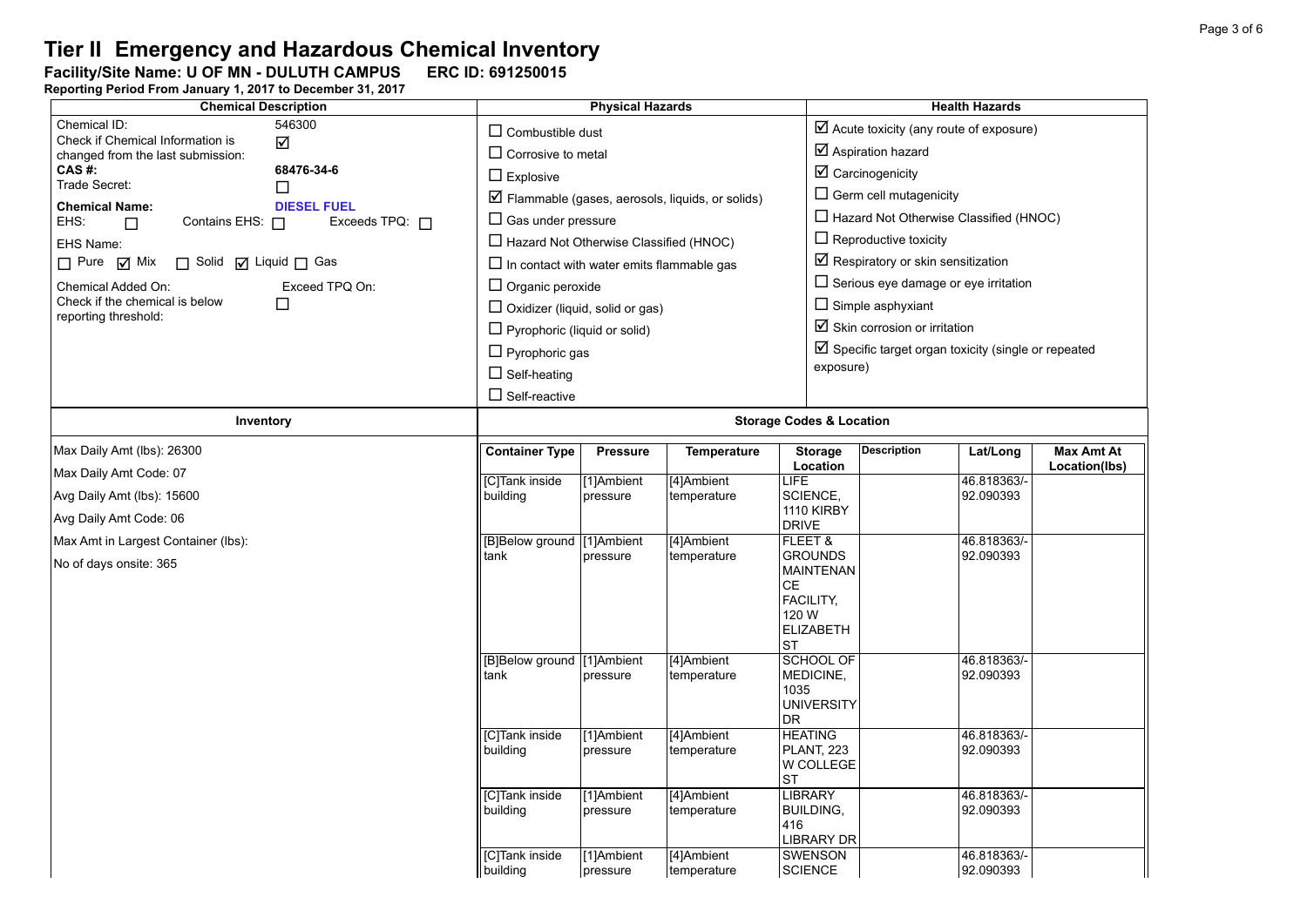### **Tier II -Emergency and Hazardous Chemical Inventory**

Facility/Site Name: U OF MN - DULUTH CAMPUS ERC ID: 691250015

|  |  | <b>BUILDING.</b><br>--- |  |
|--|--|-------------------------|--|
|  |  | <b>1035 KIRBY</b>       |  |
|  |  | וח<br>וש                |  |

| <b>Chemical Description</b>                                                                                                                                                                                                                                                                                                                                                                                                  | <b>Physical Hazards</b>                                                                                                                                                                                                                                                                                                                                                                        |                             |                                                                  |                                                                                             | <b>Health Hazards</b>                                                                                                                                                                                                                                                                                                                                                                                                                                                |                                      |                                    |  |
|------------------------------------------------------------------------------------------------------------------------------------------------------------------------------------------------------------------------------------------------------------------------------------------------------------------------------------------------------------------------------------------------------------------------------|------------------------------------------------------------------------------------------------------------------------------------------------------------------------------------------------------------------------------------------------------------------------------------------------------------------------------------------------------------------------------------------------|-----------------------------|------------------------------------------------------------------|---------------------------------------------------------------------------------------------|----------------------------------------------------------------------------------------------------------------------------------------------------------------------------------------------------------------------------------------------------------------------------------------------------------------------------------------------------------------------------------------------------------------------------------------------------------------------|--------------------------------------|------------------------------------|--|
| Chemical ID:<br>546301<br>Check if Chemical Information is<br>☑<br>changed from the last submission:<br>CAS #:<br>68476-30-2<br>Trade Secret:<br>l I<br><b>Chemical Name:</b><br><b>FUEL OIL</b><br>Exceeds TPQ: $\Box$<br>EHS:<br>Contains EHS: $\Box$<br>П<br>EHS Name:<br>□ Pure M Mix □ Solid M Liquid □ Gas<br>Chemical Added On:<br>Exceed TPO On:<br>Check if the chemical is below<br>$\Box$<br>reporting threshold: | $\Box$ Combustible dust<br>$\Box$ Corrosive to metal<br>$\Box$ Explosive<br>$\Box$ Gas under pressure<br>$\Box$ Hazard Not Otherwise Classified (HNOC)<br>$\Box$ In contact with water emits flammable gas<br>$\Box$ Organic peroxide<br>$\Box$ Oxidizer (liquid, solid or gas)<br>$\Box$ Pyrophoric (liquid or solid)<br>$\Box$ Pyrophoric gas<br>$\Box$ Self-heating<br>$\Box$ Self-reactive |                             | $\triangleright$ Flammable (gases, aerosols, liquids, or solids) | exposure)                                                                                   | $\boxtimes$ Acute toxicity (any route of exposure)<br>☑ Aspiration hazard<br>$\boxtimes$ Carcinogenicity<br>$\Box$ Germ cell mutagenicity<br>$\Box$ Hazard Not Otherwise Classified (HNOC)<br>$\Box$ Reproductive toxicity<br>$\boxtimes$ Respiratory or skin sensitization<br>$\Box$ Serious eye damage or eye irritation<br>$\Box$ Simple asphyxiant<br>$\boxtimes$ Skin corrosion or irritation<br>$\boxtimes$ Specific target organ toxicity (single or repeated |                                      |                                    |  |
| Inventory                                                                                                                                                                                                                                                                                                                                                                                                                    | <b>Storage Codes &amp; Location</b>                                                                                                                                                                                                                                                                                                                                                            |                             |                                                                  |                                                                                             |                                                                                                                                                                                                                                                                                                                                                                                                                                                                      |                                      |                                    |  |
| Max Daily Amt (lbs): 599200<br>Max Daily Amt Code: 11<br>Avg Daily Amt (lbs): 359000<br>Avg Daily Amt Code: 10<br>Max Amt in Largest Container (lbs):<br>No of days onsite: 365                                                                                                                                                                                                                                              | <b>Container Type</b><br>[B]Below ground   [1]Ambient<br>tank                                                                                                                                                                                                                                                                                                                                  | <b>Pressure</b><br>pressure | Temperature<br>[4]Ambient<br>temperature                         | <b>Storage</b><br>Location<br><b>HEATING</b><br><b>PLANT, 223</b><br>W COLLEGE<br><b>ST</b> | <b>Description</b>                                                                                                                                                                                                                                                                                                                                                                                                                                                   | Lat/Long<br>46.818363/-<br>92.090393 | <b>Max Amt At</b><br>Location(lbs) |  |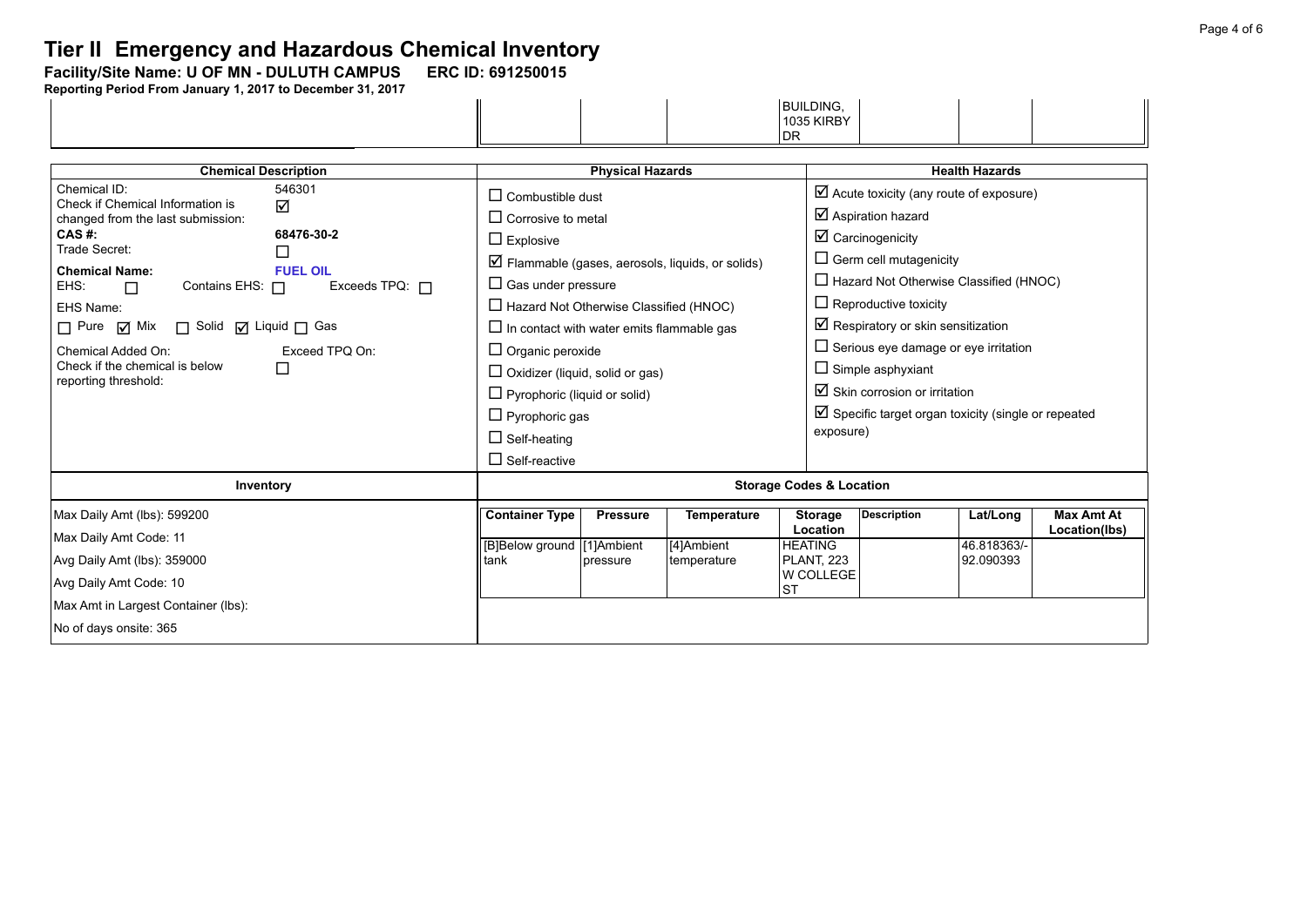# **Tier II Emergency and Hazardous Chemical Inventory**<br>Facility/Site Name: U OF MN - DULUTH CAMPUS ERC ID: 691250015

Facility/Site Name: U OF MN - DULUTH CAMPUS ERC ID: 691250015

| <b>Chemical Description</b>                                                                                                                                                  | <b>Physical Hazards</b>                                                                                                                                                                                                                                                                                                                                                                          |                             |                                                 |                                                                                                                                                          | <b>Health Hazards</b>                                                                                                                                                                                                                          |                                      |                                    |  |
|------------------------------------------------------------------------------------------------------------------------------------------------------------------------------|--------------------------------------------------------------------------------------------------------------------------------------------------------------------------------------------------------------------------------------------------------------------------------------------------------------------------------------------------------------------------------------------------|-----------------------------|-------------------------------------------------|----------------------------------------------------------------------------------------------------------------------------------------------------------|------------------------------------------------------------------------------------------------------------------------------------------------------------------------------------------------------------------------------------------------|--------------------------------------|------------------------------------|--|
| Chemical ID:<br>546298<br>Check if Chemical Information is<br>☑<br>changed from the last submission:                                                                         | $\Box$ Combustible dust<br>$\Box$ Corrosive to metal                                                                                                                                                                                                                                                                                                                                             |                             |                                                 |                                                                                                                                                          | $\boxtimes$ Acute toxicity (any route of exposure)<br>$\boxtimes$ Aspiration hazard                                                                                                                                                            |                                      |                                    |  |
| CAS #:<br>8006-61-9<br>Trade Secret:<br><b>Chemical Name:</b><br><b>GASOLINE</b><br>Exceeds TPQ: $\Box$<br>Contains EHS: 0<br>EHS:<br>$\Box$<br>EHS Name:                    | $\Box$ Explosive<br>$\Box$ Flammable (gases, aerosols, liquids, or solids)<br>$\Box$ Gas under pressure<br>$\Box$ Hazard Not Otherwise Classified (HNOC)<br>$\Box$ In contact with water emits flammable gas<br>$\Box$ Organic peroxide<br>$\Box$ Oxidizer (liquid, solid or gas)<br>$\Box$ Pyrophoric (liquid or solid)<br>$\Box$ Pyrophoric gas<br>$\Box$ Self-heating<br>$\Box$ Self-reactive |                             |                                                 |                                                                                                                                                          | $\boxtimes$ Carcinogenicity<br>$\boxtimes$ Germ cell mutagenicity<br>$\Box$ Hazard Not Otherwise Classified (HNOC)<br>$\boxtimes$ Reproductive toxicity                                                                                        |                                      |                                    |  |
| □ Solid □ Liquid □ Gas<br>$\Box$ Pure $\Box$ Mix<br>Chemical Added On:<br>Exceed TPQ On:<br>Check if the chemical is below<br>reporting threshold:                           |                                                                                                                                                                                                                                                                                                                                                                                                  |                             |                                                 |                                                                                                                                                          | $\Box$ Respiratory or skin sensitization<br>$\Box$ Serious eye damage or eye irritation<br>$\Box$ Simple asphyxiant<br>$\boxtimes$ Skin corrosion or irritation<br>$\boxtimes$ Specific target organ toxicity (single or repeated<br>exposure) |                                      |                                    |  |
| Inventory                                                                                                                                                                    | <b>Storage Codes &amp; Location</b>                                                                                                                                                                                                                                                                                                                                                              |                             |                                                 |                                                                                                                                                          |                                                                                                                                                                                                                                                |                                      |                                    |  |
| Max Daily Amt (lbs): 12400<br>Max Daily Amt Code: 06<br>Avg Daily Amt (lbs): 7400<br>Avg Daily Amt Code: 05<br>Max Amt in Largest Container (lbs):<br>No of days onsite: 365 | <b>Container Type</b><br>[B]Below ground [1]Ambient<br>tank                                                                                                                                                                                                                                                                                                                                      | <b>Pressure</b><br>pressure | <b>Temperature</b><br>[4]Ambient<br>temperature | <b>Storage</b><br>Location<br><b>FLEET AND</b><br><b>GROUNDS</b><br><b>MAINTENAN</b><br><b>CE</b><br>FACILITY,<br>120 W<br><b>ELIZABETH</b><br><b>ST</b> | <b>Description</b>                                                                                                                                                                                                                             | Lat/Long<br>46.818363/-<br>92.090393 | <b>Max Amt At</b><br>Location(lbs) |  |